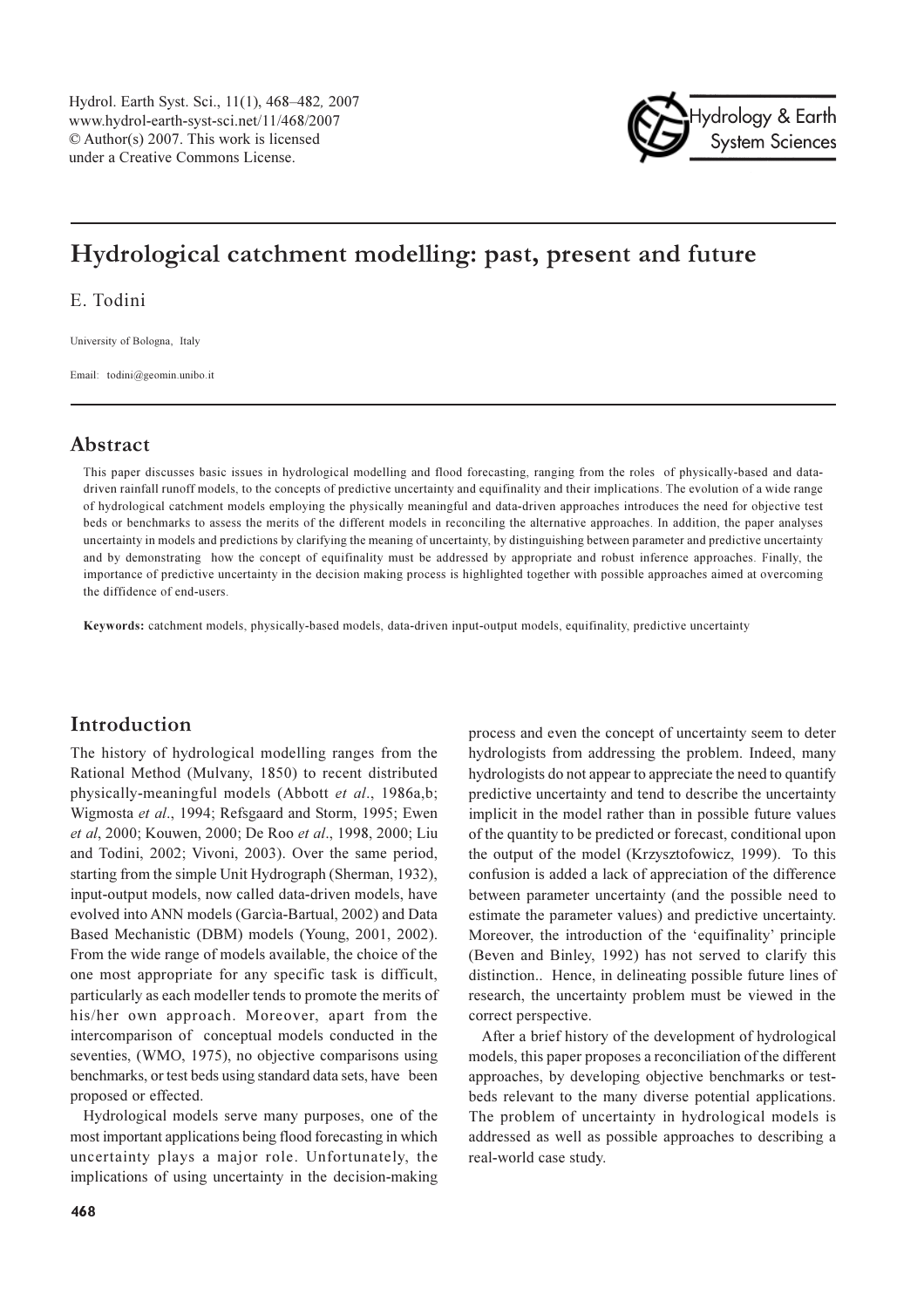## Brief history of hydrological models

### FROM EMPIRICAL TO PHYSICALLY MEANINGFUL **MODELS**

The Rational Method proposed by Mulvany (1850) is a clear exposition of the concept of time of concentration and its relation to the maximum runoff; it estimates peak flow but not flood volume and is physically meaningful only in small impervious catchments in which flow is effectively a purely kinematic process. Applications of the method to the design of sewers appeared in the literature from the end of the 19<sup>th</sup> century (Kuichling, 1889; Lloyd-Davies, 1906).

The concept of the unit hydrograph (UH) (Sherman, 1932) was based on the principle of superposition of effects; it enabled the complete flood hydrograph to be predicted from rainfall sampled at constant intervals. With the introduction of systems theory, the unit hydrograph was then interpreted as the response of a linear, causative, dynamic stationary system and two forms of the unit hydrograph were then considered. The first one, the continuous time impulse response of a linear system, is known in hydrology as the instantaneous unit hydrograph (IUH) and the second one, the response to a time discretised input, is known as the finite period unit hydrograph (TUH) (O'Donnell, 1966). Indeed, the introduction of the IUH can be viewed as the starting point that led to the separation of physically meaningful and data driven models. If the 'shape' of the IUH is defined *a priori* by the modeller as the integral solution, a set of linear or linearised differential equations and the parameter values are estimated not from the inputoutput historical data but computed as a function of the physical characteristic quantities of the phenomenon, then the IUH is a physical interpretation of the phenomenon. Examples can be found easily in flood routing models. For instance, Kalinin and Milyukov (1957) demonstrated that, by linearising the unsteady flow equations, the integral solution is a Gamma density function, namely a Nash cascade (1958, 1960) with parameters  $n$  and  $k$ , where the parameter  $n$  is now extended to the domain of real numbers, which can be expressed in terms of the Froude number, the bed slope, the velocity, etc. (Dooge, 1973). Furthermore, Hayami (1951) showed how to derive an IUH from the linear diffusion equation, while Todini and Bossi (1986) derived a TUH from the linear parabolic approximation of the unsteady flow equations, with the two parameters, celerity and diffusivity, which are recomputed at each integration time interval in terms of the hydrodynamic characteristics of the reach (discharge, the friction slope, etc.).

However, if the shape of the IUH/TUH cannot be defined *a priori* on physical grounds, both the shape and the relevant parameters must be derived from the measurements, so clearly, the result is a data-driven model (Natale and Todini,  $1976a,b)$ .

As well as difficulties of physical interpretation, the extension of the IUH/TUH approach to larger, not necessarily impervious, catchments presented problems requiring subjective choices, such as:

- separation of storm runoff from base flow;
- the determination of 'effective' rainfall, namely that  $\bullet$ portion of the rainfall that is not lost through replenishing soil moisture etc;
- the actual derivation of the IUH/TUH shape and/or of  $\bullet$ the IUH/TUH parameters from the measurements available.

To overcome these problems, research into non-linear or threshold-type systems led to representations based on:

- (i) Volterra integrals of an order greater than the first,
- (ii) orthogonal polynomials (Amorocho and Orlob, 1961)  $\alpha$ <sup>r</sup>
- (iii) piecewise linearisations (Todini and Wallis, 1977; Todini, 2002b), reproducing the consequences of threshold effects introduced by soil saturation.

To achieve a better physical interpretation of catchment response, the 1960s saw the development of models in which individual components in the hydrological cycle were represented by interconnected conceptual elements; each of these represented, in the hydrological model, the response of a particular subsystem: Dawdy and O'Donnell, 1965, Crawford and Linsley, 1966 - Stanford Watershed IV; Burnash et al., 1973 - Sacramento; Rockwood, 1964 -SSARR; Sugawara, 1967, 1995 - Tank, etc. All these models represented in different ways the responses of, and the interconnections between, the various sub-systems; at the time, they were regarded as the very best that could be achieved with the then current data and computational resources. At that time the modellers strongly believed that the parameters of their models, such as the storage coefficients, roughness coefficients or the different thresholds, were physical entities which could be inferred from the physiographic characteristics of the catchments. Due to the need to obviate a time-consuming trial and error approach in parameterising these models, model parameter optimisation was introduced (Dawdy and O'Donnell, 1965). As a result, when the estimates were made on the basis of objective functions to be minimised (for example, the sum of squares criterion), the resulting parameter values were generally unrealistic, perhaps because they incorporated errors of measurements as well as those of the model itself.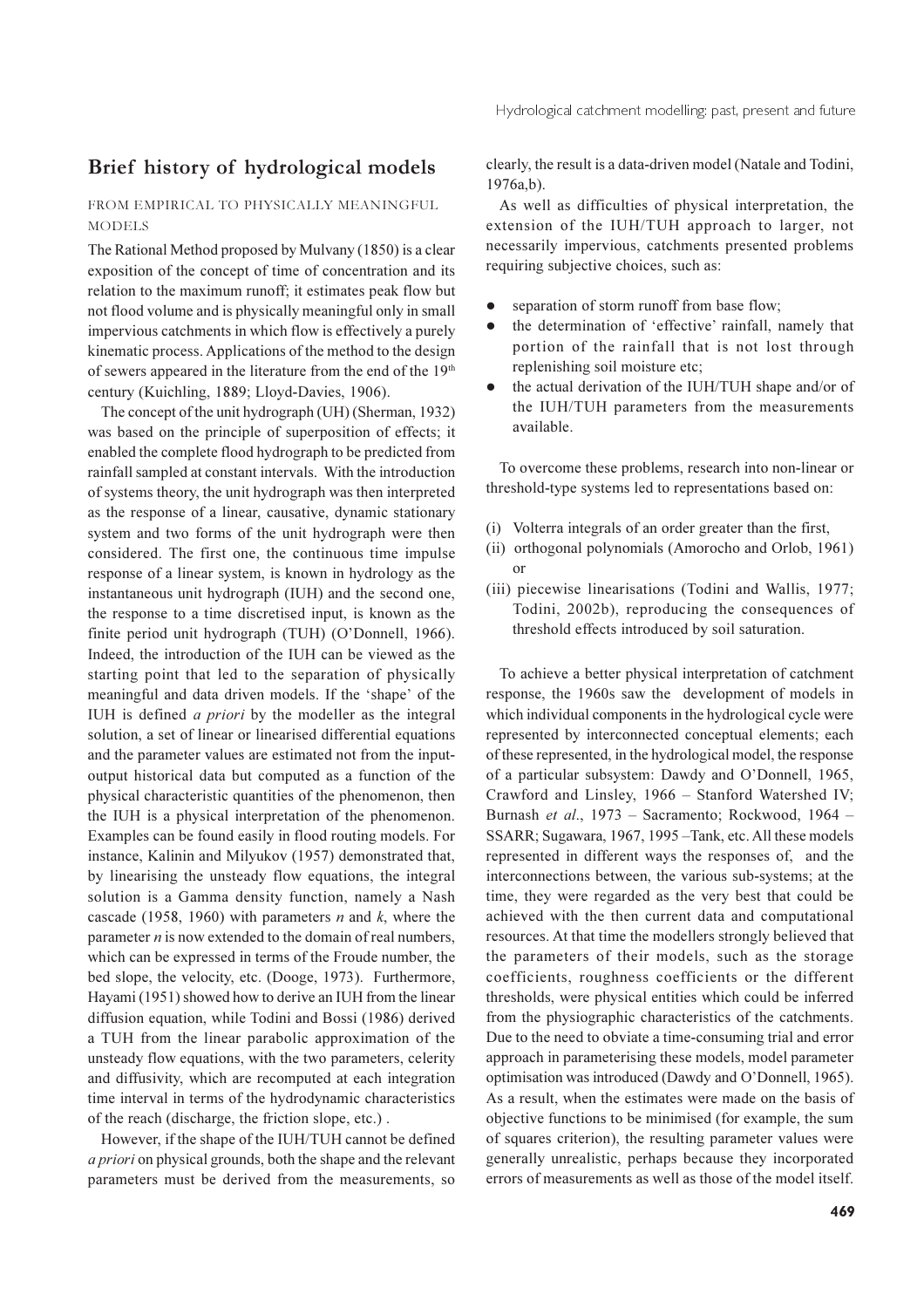### E.Todini

Also, the conditions of observability (the need for sufficient information content in the data to determine the parameter values) were not always guaranteed, particularly for multiple input-output hydrological models (Gupta and Sorooshian, 1983; Sorooshian and Gupta, 1983; Singh and Woolhiser, 2002). In essence, these models became data-driven.

At the end of the 1970s, a new type of lumped models was introduced, based on the idea that the rainfall runoff process is mainly dominated by the dynamics of saturated areas, which can be related to the soil moisture storage using a simple monotone function, thus leading to the variable contributing area models. These models generally employed the Dunne assumption that all precipitation enters the soil and that surface runoff originates by saturation of the upper soil layer. These variable contributing area models, the Xinanjiang (Zhao, 1977) and the Probability Distribution (PDM) (Moore and Clarke, 1981) were characterised by few significant parameters: although expressing the physical concepts of continuity of mass they were still not entirely meaningful in their dynamics. Thereafter, Juemou et al. (1987) combined the Xinanjiang soil moisture distribution function with the Constrained Linear Systems (CLS) model (Natale and Todini, 1976a,b; Todini and Wallis, 1977; Todini, 2002b) into the Synthesized Constrained Linear Systems model (SCLS). Later, by modifying the Xinanjiang soil moisture distribution function, Todini (1996, 2002a) developed the ARNO model, from which Wood et al. (1992) derived the VIC model by increasing the number of soil layers (Liang et al., 1994, 1996a,b). The core of all these models is a two parameter distribution function curve representing the relation between the total volume of water stored in the soil and the extension of the saturated areas. Unfortunately, the parameterisation of this curve, as well as of the other processes represented (drainage, percolation, groundwater flow, etc), was based on empirical parameters to be estimated from the data. Beven and Kirkby (1979) originated a more physically-meaningful distribution function model, TOPMODEL, based on the distribution function of a topographic index. This assumes that the accumulation of soil moisture can be approximated by successive steady states of the water table originating in the upper soil layer. They derived a new relation between the volume of water stored in the soil and the extent of saturated areas (the topographic index distribution function) on the basis of physically-meaningful parameters. Unfortunately this proved to be true only for very small hill-slope catchments represented with extremely fine meshes (Franchini et al., 1996).

In a further step towards a physical representation of the rainfall-runoff process, Wooding (1965a,b, 1966), and Woolhiser and Liggett (1967) used kinematic models for the study of small urban basins, while Freeze and Harlan (1969) proposed, albeit only as a future project, the creation of a mathematical model based on distributed physical knowledge of surface and subsurface phenomena. By numerical integration of the coupled sub-systems of partial differential equations describing surface flow and flow in the unsaturated and saturated zones, and by matching the solutions of each sub-system with the boundary conditions of another, catchment scale predictions could be produced. This concept was developed into SHE (Système Hydrologique Européen), by the Danish Hydraulic Institute (DK), the Institute of Hydrology at Wallingford (UK) and SOGREAH (France) (Abbott et al., 1986a,b). SHE has since evolved into a robust physically-based model, available as MIKE-SHE (Refsgaard and Storm, 1995) and SHETRAN (Ewen et al., 2000). The limitation to its practical use is the large requirement for data and computational time which restrict its use to small, extensively instrumented catchments.

More recently, the wider availability of distributed information, ranging from soil types and land use to radar rainfall, have facilitated the production of simplified physically-meaningful distributed hydrological models. These models, based on simplifying assumptions, with simpler and more parsimonious parameterisations than those employed in MIKE-SHE and SHETRAN, can be applied successfully to flood forecasting. Such models are: WATFLOOD (Kouwen, 2000), DHSVM (Wigmosta et al., 1994), TOPKAPI (Todini, 1995; Todini and Ciarapica, 2002; Liu and Todini, 2002), FEWS NET Stream flow Model (Verdin and Klaver, 2002), LISFLOOD (De Roo et al., 1998, 2000) and tRIBS (Vivoni, 2003).

#### DATA-DRIVEN MODELS

The Sherman (1932) UH, the starting point for data-driven models, was expressed in discrete form by Box and Jenkins (1970), who showed the link between the Transfer Function models and the Auto-Regressive with Exogenous variables models (ARX). Following this idea, Todini (1978) used the UH in the form of an Auto-Regressive Moving-Average with Exogenous variables models (ARMAX) for the reduction of model parameters in a Kalman Filter based real-time flood forecasting system. This Box and Jenkins type modelling introduced a loss of 'physicality' in the models, for instance when using the integration to eliminate cyclo-stationarities in data, with the loss of the possibility of preserving the mass balance or Intervention Analysis models, in favour of more mathematically oriented approaches. Later, system engineering approaches, including various types of inputoutput techniques, were applied in developing better performing and more parsimonious models to represent the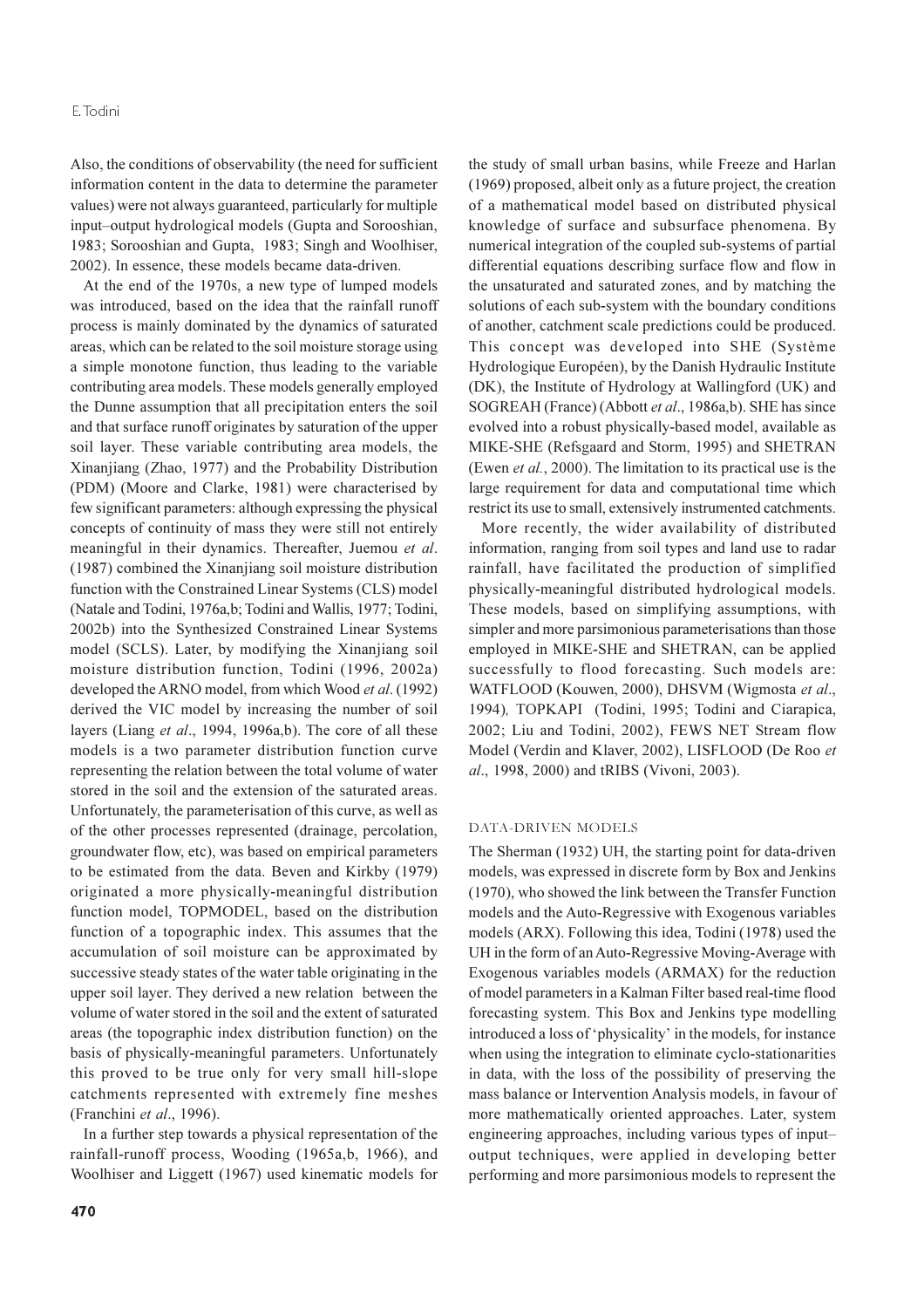Hydrological catchment modelling: past, present and future

hydrological behaviour of a catchment, although with a larger loss of physical interpretation. This loss of physicality increased further with Artificial Neural Network (ANN) approaches, which can be viewed as non-linear analogues of the original linear transfer function models; unfortunately, forecasts may be poor when the events are larger than those in the training set (Cameron et al., 2002, Gaume and Gosset, 2003). Although Dawson and Wilby (2001) and Shamseldin (1997) review applications of ANN to rainfall-runoff modelling, few operational forecasting systems are presently based on ANN (Garcia-Bartual, 2002); as already noted, outside the range of the training set, the ANN may be less robust and may sometimes diverge (Gaume and Gosset, 2003). More recently, a Data Based Mechanistic (DBM) modelling approach, introduced by Young (2002), derived the model structure and the parameter values from the input and output data using system engineering identification and parameter estimation techniques that attempted to go beyond the black-box concept by selecting those (not necessarily linear) model structures that are considered physically meaningful (Young, 2001, 2002). Although the DBM modelling approach recognises the importance of the physical coherence of the identified model structure, it derives it from the observations, thus disregarding de facto the results of at least 50 years of research efforts aimed at specifying the physical hydrological mechanisms that generate floods. This contrasts with the Bayes principle which would combine the observations with all possible a *priori* knowledge on the hydrological processes and possibly on the parameter values to obtain less uncertain a posteriori forecasts.

## THE NEED TO RECONCILE THE TWO APPROACHES

Unfortunately, hydrological modellers emphasise the merits of their own approaches while disregarding those of others. In particular, physical process-oriented modellers have no confidence in the capabilities of data-driven models' outputs with their heavy dependence on training sets, while the more system engineering-oriented modellers claim that datadriven models produce better forecasts than complex physically-based models. Implicit in this controversy is the basic question: should 50 years of research by scientists seeking better representations of hydrological processes be jettisoned?

In this new century, there is the need, for the sake of hydrology as a science, to reconcile the two streams of thought by (a) combining the advantages of both approaches (Klemes, 1983) and (b) designing extensive benchmarks or test beds, to determine the role, validity and fields of application of the different models.

Krzysztofowicz (1999) has already proposed estimating the predictive probability by combining a generic model of unknown nature — but presumably physically-meaningful - with an autoregressive model by means of a Bayesian approach. Recent experiments have shown that the resulting Bavesian processor works well over a short forecasting horizon when the autoregressive model output is highly correlated with the observations, but it decays rapidly as soon as the required length of the forecasting horizon becomes larger; moreover, when dealing with water stages or with discharges, the autoregessive model is successful in the recession but less so in the rising limb of the hydrograph. Therefore, to reconcile the different approaches, as an improved alternative to the Krzysztofowicz approach, the Bayesian processor could be used to combine a physically-based to a data driven model. This approach would in fact benefit from the robustness of the former and the adaptability of the latter.

At the same time, appropriate benchmarks or test beds might be made freely available for modellers to assess, objectively, the qualities of their models as well as their limitations and the possible fields of application. The task is not simple but, once problems have been characterised, along with high quality data sets from appropriate catchments, a set of test cases, reflecting the various fields of application, could be devised. Thus, models could then be tested on the benchmarks or test beds, and quality assurance certificates could be issued.

## Uncertainty in models and parameters

Uncertainty plays an increasing role in modelling and forecasting but has yet to reach a consensus among hydrologists, partly due to the statistical complexity and also because end users have no clear ideas on the use of the relevant information.

To provide a logical introduction to the discussion below, the reader is provided with a simple representation of certainty and uncertainty. For a line from  $-\infty$  to  $+\infty$ , full knowledge or certainty can be represented by a Dirac delta over a specific real number. For instance the certainty that the value of a given quantity  $x$  is 3, can be represented by  $\delta_{r-3}$ . At the same time, total uncertainty can be represented mathematically by a uniform distribution between  $-\infty$  and  $+\infty$ . Between these limits, partial knowledge will always be represented by a probability density, which will tend to be more and more peaky, as a function of the increasing knowledge level, around the imperfectly known quantity (here  $x = 3$ ) and, in the limit, when all the necessary information is acquired, it may converge onto the Dirac delta, for instance  $\delta_{r-3}$ .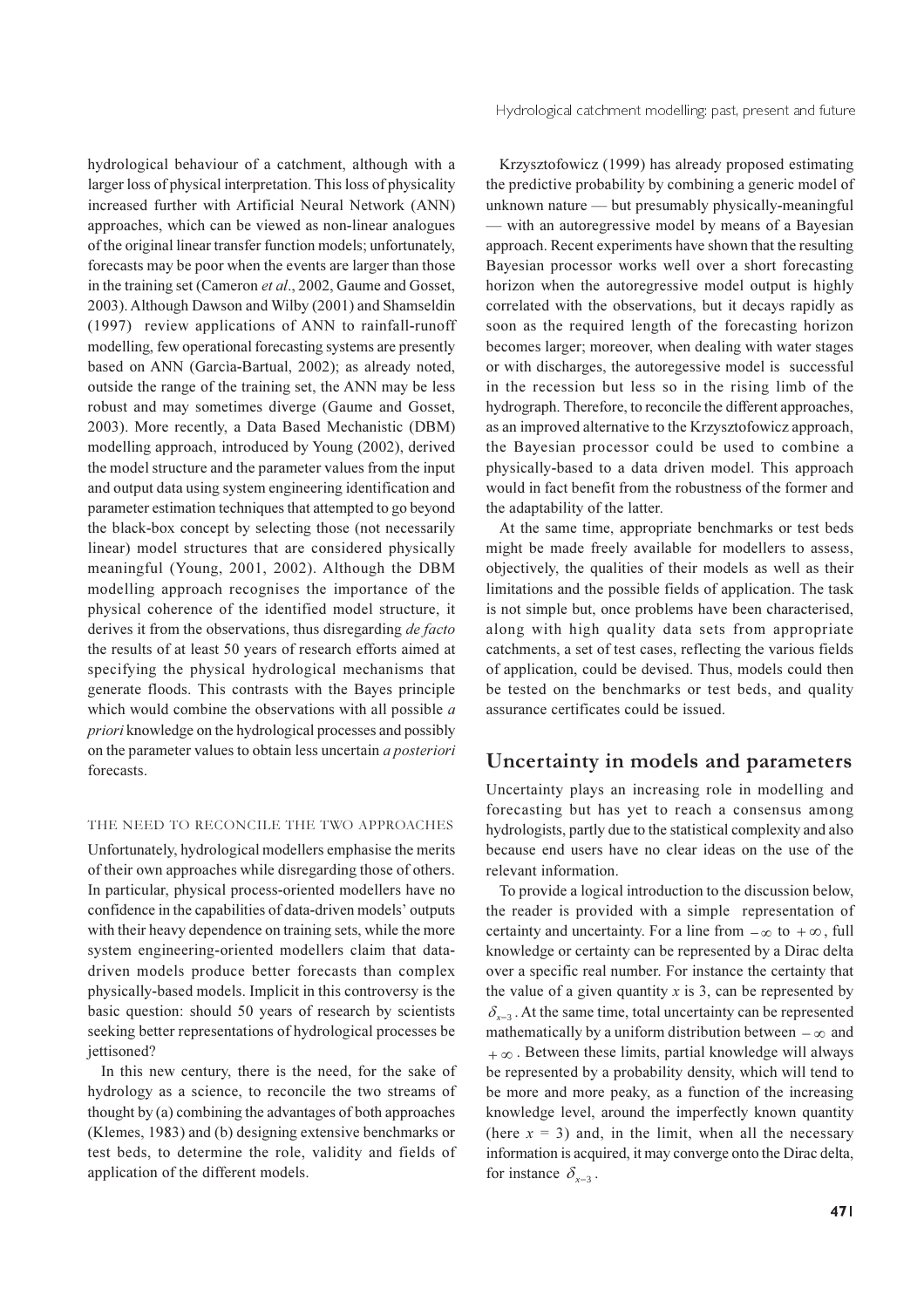### E.Todini

Therefore, either a quantity is known perfectly and probabilistic concepts need not be invoked, or a quantity is not known perfectly and the most comprehensive information available is either its probability density function (pdf) or its integral, the Probability Distribution Function (PDF). This point must be clear when dealing with uncertainty in mathematical models based on a number of model parameters. In this case, either the model parameter values are known perfectly, in the sense that they do not need to be estimated because they are known on physical grounds (or it is believed so), or alternatively, if we are not sure and they are uncertain, we must not estimate ONLY their expected values but rather try to obtain their entire pdf, because the pdf is the information necessary for dealing with uncertain quantities.

When dealing with uncertainty, the issues to be clarified are<sup>.</sup>

- 1. How is predictive uncertainty defined and how is it derived?
- 2. Can the conditional predictive uncertainty be used instead of the unconditional?
- What is the implication of using model uncertainty, as  $3.$ in the 'ensemble forecasts' instead of predictive uncertainty?
- 4. What is the implication of focussing on parameter estimation and estimation of their uncertainty, as opposed to prediction and the estimation of predictive uncertainty?
- Should formal Bayesian inference be used or less formal  $5<sub>1</sub>$ likelihood-based approaches such as GLUE?
- What is the benefit of using predictive probability in 6. operational decision making?

### PREDICTIVE UNCERTAINTY

In clarifying to hydrologists the real meaning of predictive uncertainty, Krzysztofowicz (1999), points out that "Rational decision making (for flood warning, navigation, or reservoir systems) requires that the total uncertainty about a hydrologic predictand (such as river stage, discharge, or runoff volume) be quantified in terms of a probability distribution, conditional on all available information and knowledge." and that "Hydrologic knowledge is typically embodied in a deterministic catchment model".

These statements underline two aspects usually not clearly understood by hydrologists. The first is that the objective of forecasting is to describe the uncertainty of actual future values of water stage, discharge, runoff volume, etc. rather than the uncertainty of predictions generated by the hydrological forecasting models. The second is that this

uncertainty, generally expressed in terms of a probability density (or probability distribution) function, is 'conditional' upon the forecasting model prediction, which is now seen as the available, although uncertain, knowledge of the future. In other words, the forecasting model prediction is now a function in the decision making process and not the provider of deterministic (and therefore 'certain') future levels, flows, etc.

To clarify these aspects, let us introduce the concept of the joint probability distribution of the real quantity of interest  $v$ , the predictand (namely the discharge, the water level in a specific cross section, etc.), and the model forecast  $\hat{v}$ . Unless the model is so exceptionally accurate, thus perfectly matching the observations, a scatter will always be observed in the  $y - \hat{y}$  plane as in Fig. 1. This scatter is a representation of the joint sample frequency of y and  $\hat{y}$ that can be used to estimate the joint probability density.

For any given model, the model forecast  $\hat{y}_t$ , where t is time, is a function of a specific value  $\hat{g}$  of the parameter set and of the input forcing  $x_t$ , (the covariate); thus the joint probability density can be expressed as in Eqn.(1):

$$
f\left(\mathbf{y}_t, \left(\hat{\mathbf{y}}_t \middle| \mathbf{x}_t, \hat{\boldsymbol{\theta}}\right)\right) \tag{1}
$$

which, for the sake of clarity, is written in a more explicit way than in the classical statistical notation, by explicitly writing the model output  $\hat{y}_t$  conditional on the covariate and the parameters.



Fig. 1. Joint  $y - \hat{y}$  sample frequency from which a joint probability density can be estimated. The conditional density of y given  $\hat{y}$  is then obtained by cutting the joint density for the given a value of  $\hat{y}$ , namely  $\hat{y}$ , and re-normalising it as for Eqn. (2).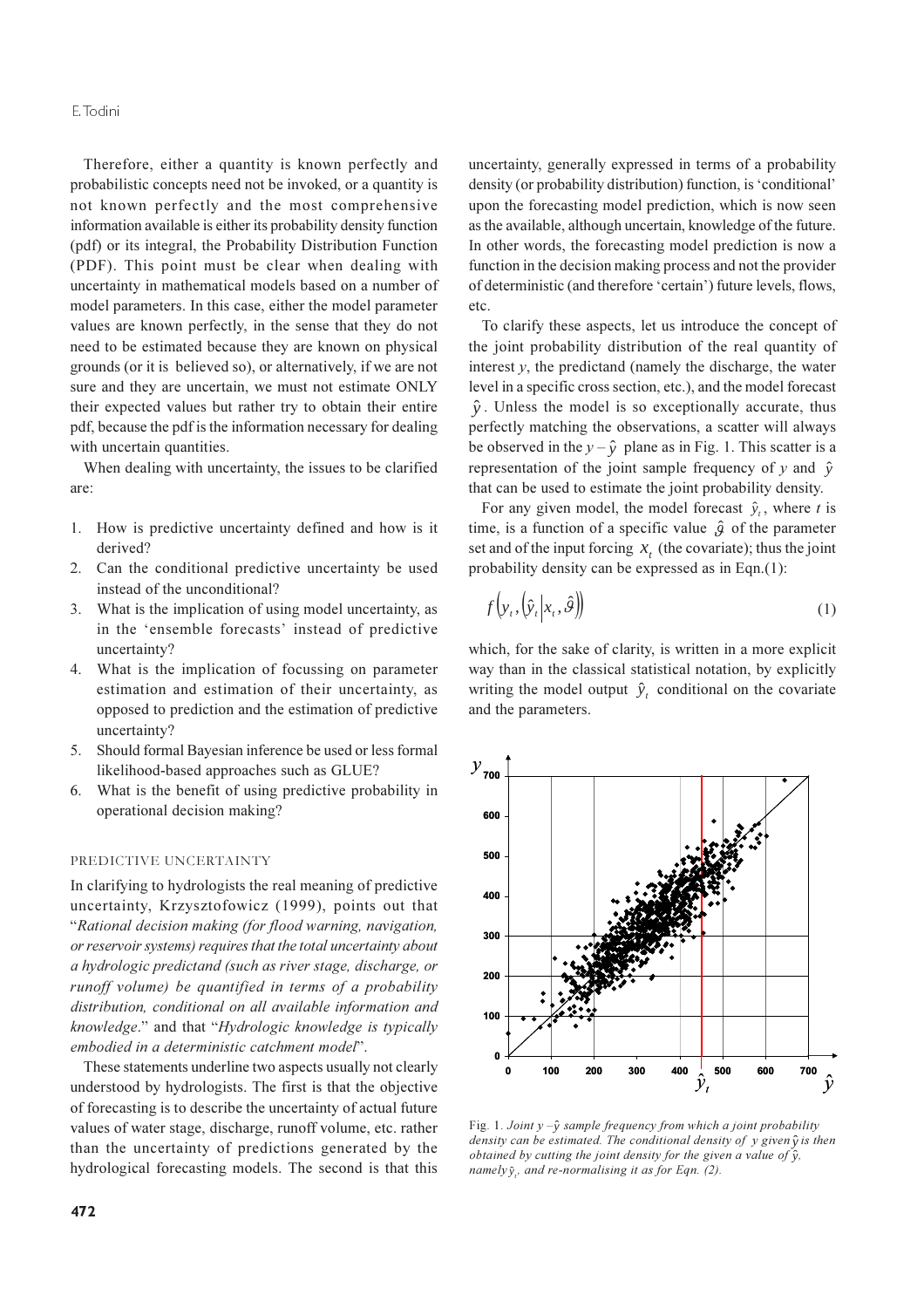If there is no scatter and  $y_t = \hat{y}_t \quad \forall t$ , then and only then can  $\hat{y}_t$  be used as a forecast of  $y_t$ . In all the other, more generally occurring, cases where there is inherent uncertainty, the conditional probability of y, given  $\hat{y}_t$  must be derived in order to predict  $y_t$ . This is easily done by cutting for a given  $\hat{y}_t$ , the previously mentioned joint probability density (Fig. 1) and renormalising it, which can be formalised as:  $\mathbf{v}$ 

$$
f\left(\mathbf{y}_t \middle| \hat{\mathbf{y}}_t \middle| \mathbf{x}_t, \hat{\boldsymbol{\beta}} \right) = \frac{f\left(\mathbf{y}_t, \left(\hat{\mathbf{y}}_t \middle| \mathbf{x}_t, \hat{\boldsymbol{\beta}}\right)\right)}{\int_{0}^{\infty} f\left(\mathbf{y}_t, \left(\hat{\mathbf{y}}_t \middle| \mathbf{x}_t, \hat{\boldsymbol{\beta}}\right)\right) d\mathbf{y}}
$$
(2)

It is important that the reader understands that the conditional uncertainty given in Eqn. (2) expresses the predictive uncertainty of a 'given' model under a 'given' input forcing and a 'given' set of parameter values. This has nothing to do with the uncertainty induced by the model choice, and/or by the parameter values and/or by the input and output measurement errors. If it is believed that these additional uncertainties may strongly affect the forecast and its uncertainty, then they have to be assessed and marginalised out. Following the Bayesian approach, all the previously mentioned additional uncertainty (namely model, parameters and measurements) is concentrated in a number of 'dummy' parameters, the uncertainty of which is described via a posterior probability density and successively marginalised out.

In the notation in Mantovan and Todini (2006), a formal definition of such predictive uncertainty is represented by:

$$
f\left(\mathbf{y}_t|\mathbf{x}_t,\mathbf{Y}_n,\mathbf{X}_n\right) = \int_{\Theta} f\left(\mathbf{y}_t|\mathbf{x}_t,\mathcal{G}\right) g\left(\mathcal{G}|\mathbf{Y}_n,\mathbf{X}_n\right) d\mathcal{G} \tag{3}
$$

This can also be written in a more explicit way, as:

$$
f\left(\mathbf{y}_t \middle| \left(\hat{\mathbf{y}}_t \middle| \mathbf{x}_t, \mathbf{Y}_n, \mathbf{X}_n\right)\right) = \int_{\Theta} f\left(\mathbf{y}_t \middle| \left(\hat{\mathbf{y}}_t \middle| \mathbf{x}_t, \Theta\right)\right) g\left(\Theta | \mathbf{Y}_n, \mathbf{X}_n\right) d\Theta\tag{4}
$$

where the predictand  $y_t$  is explicitly written conditionally upon the model output  $\hat{y}_t$ , which is in turn conditional on the covariate and the parameters.

In Eqns.  $(3)$  and  $(4)$ :

$$
f(y_t|x_t, Y_n, X_n)
$$
 or

- $f(y_t|\hat{y}_t|x_t, Y_n, X_n)$  is the probability density of the predictand conditional upon the historical observations and the covariate after marginalising the uncertainty due to the parameters.
- $Y_{n}$  is the set of historical predictand observations (for instance water levels, discharges, etc.) and  $n$  is the record length;
- $X<sub>n</sub>$  is the set of historical covariates (for instance rainfall, upstream inflows, etc.)
- $y_t$  is the predictand value of interest
- $\mathcal{X}_{i}$ is the corresponding value of the covariate
- $\overline{g}$ is a given parameter vector
- $\Theta$  is the ensemble of all possible parameter realisations  $f(y_t|x_t, \theta)$  or<br> $f(y_t|\hat{y}_t|x_t, \theta)$  is the probability density of the predictand
- value of interest conditional upon the covariate and a generic set of parameters  $\vartheta$
- $g(\mathcal{G}|Y_n, X_n)$  is the posterior density of parameters given the historical observations

Equation (4) shows that, when all the different (model, parameters and measurements) uncertainties are account for, the predictive uncertainty is obtained by marginalising our dummy parameters effect from the conditional probability density expressed by Eqn. (2). Therefore, the posterior probability density for the parameter vector  $\mathcal{G}$ , namely  $g(\mathcal{G}|Y_n, X_n)$ , can be derived by means of a Bayesian inferential process (see Mantovan and Todini, 2006) and plays an essential role in the derivation of the predictive uncertainty. The Bayesian inference process allows this posterior probability density to be derived from the historical observations  $Y_{n}$ ,  $X_{n}$ , starting from a prior density expressing our subjective knowledge about the parameters. The posterior density is used to marginalise out the conditionality on the parameters; this involves integrating over  $\Theta$ , the entire domain of existence of the parameters, its product with the conditional probability density function  $f(y_t|\hat{y}_t|x_t, \theta)$  of the predictand  $y$ , conditioned on the covariate  $x$ , and the parameter vector  $\beta$  that identifies the specific model. Equation  $(1)$  is then the basis for deriving the predictive probability density for the  $t^{th}$  observation, and can be used to describe the predictive uncertainty both in 'hindcast' mode, when  $t \le n$ , and in 'forecast' mode for  $t \ge n$ .

The predictive uncertainty expressed by Eqn. (4) is unconditional on the parameters, since parameter uncertainty has been integrated out. This means that, following Eqn. (4), to estimate the most likely outcome (the expected value of the predictand) one has to take into account and use all possible model predictions (namely one per parameter vector realisation) and not only the one relevant to the most likely parameter values, and all the predictions have then to be averaged using the derived posterior probability function to marginalise out all the uncertainty which is now encapsulated in the model parameters (De Finetti, 1975).

Therefore, in dealing with the derivation of the unconditional predictive probability, which is one of the main scopes of predictive modelling (and in particular of hydrological modelling), the estimation of the parameter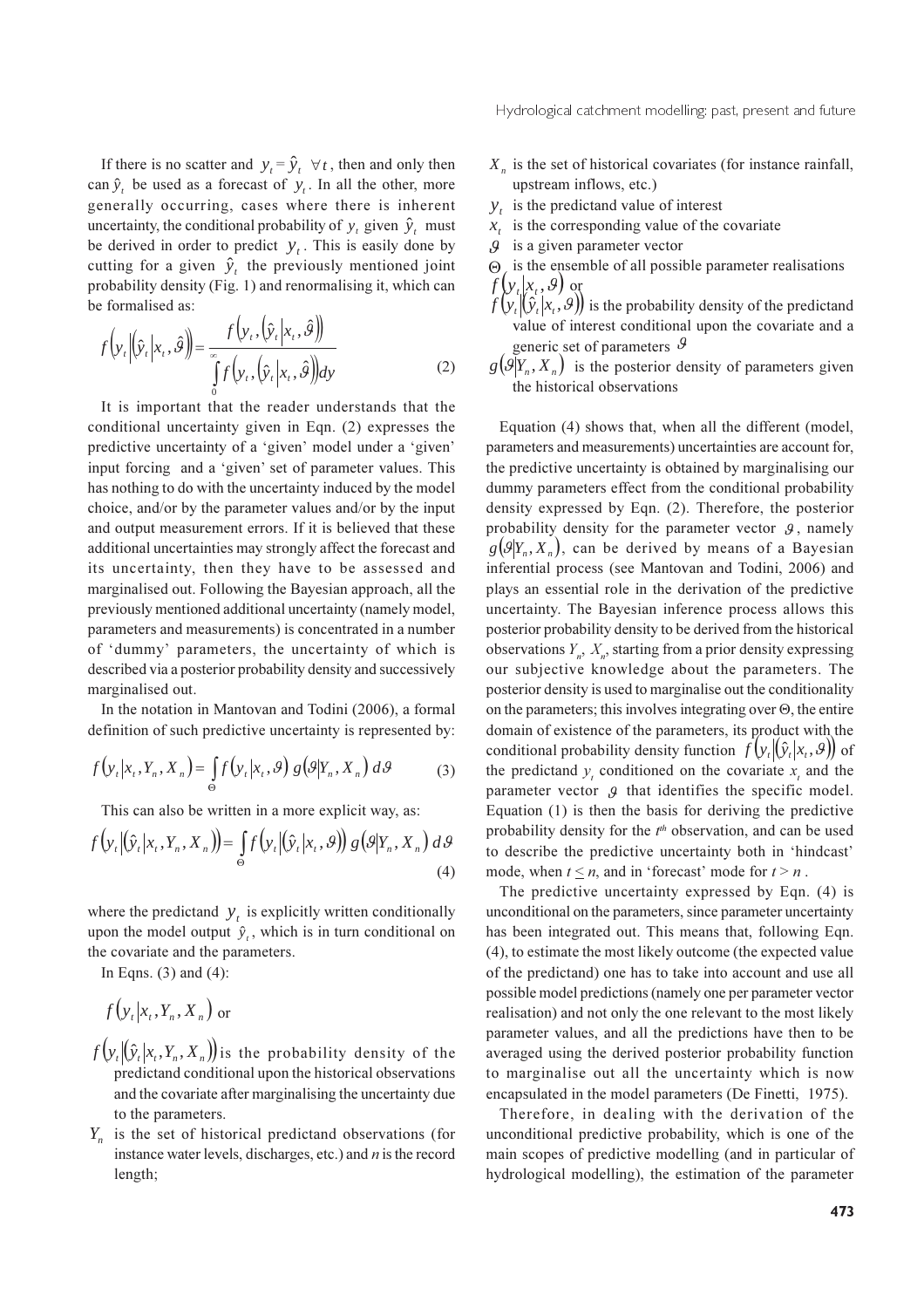values is not the main goal, since the full predictive uncertainty information about the parameters will be incorporated in the derived posterior probability density of the parameters, given the observations.

Hence, the essential steps in evaluating the predictive uncertainty using a Bayesian inferential approach are to:

- a) define a subjective prior density for the parameters;
- b) assume an appropriate likelihood for the parameters, namely a probability density of the observations given the parameters coherent with the Bayes theorem (Mantovan and Todini, 2006);
- c) derive a pdf for the parameters from the observations (the posterior density);
- d) compute the probability density of the predictand conditional on the parameters; and
- $\epsilon$ marginalise the parameter uncertainty by integrating. over the parameter space, the derived parameters posterior pdf times the probability density of the predictand conditional upon the parameters.

The above explanation has addressed Issue 1; Issue 2 is now addressed. When dealing with modelling and prediction, it is common practice to estimate a 'best set' of parameter values to make predictions and forecasts (Sorooshian and Gupta, 1983; Thiemann et al., 2001; Vrugt et al., 2003). In this case the estimated predictive uncertainty

is referred to as 'conditional upon the parameters' and can be expressed as:

$$
f\left(\mathbf{y}_t \middle| \left(\hat{\mathbf{y}}_t \middle| \mathbf{x}_t, \mathbf{Y}_n, \mathbf{X}_n\right)\right) = f\left(\mathbf{y}_t \middle| \left(\hat{\mathbf{y}}_t \middle| \mathbf{x}_t, \hat{\boldsymbol{\theta}}(\mathbf{Y}_n, \mathbf{X}_n)\right)\right) \tag{5}
$$

where:

 $\hat{q}$  represents the given parameter values which can be estimated as expected values, as maximum likelihood (ML) estimates, as modal values, as trial and error estimates, etc. or just simply assigned on the basis of physical considerations.

It should be noted that, unless the relation between the parameters and the predictand is linear, the conditional probability density derived from Eqn. (5) will not coincide with that given by Eqn. (4). Therefore, this approach may lead to less robust predictions and uncertainty estimates and its use should be justified either by a need for less computationally demanding approaches, such as in the case of real-time flood forecasting (as in Krzysztofowicz, 1999), or by proving that the distortion generated by disregarding the parameter uncertainty (which may result from a relatively small variability of the parameter values or by weak nonlinear structures in the hydrological model) does not seriously affect the predictive probabilities. Following the example in Liu *et al.* (2005), Fig. 2 shows how in the case of the River Xixian, the difference between the unconditional predictive probability distribution function, computed by



Fig. 2. Cumulative predictive probabilities estimated at various points in time. The solid line represent the unconditional (Eqn.  $(4)$ ) while the dashed line represents the conditional (Ean. (5)).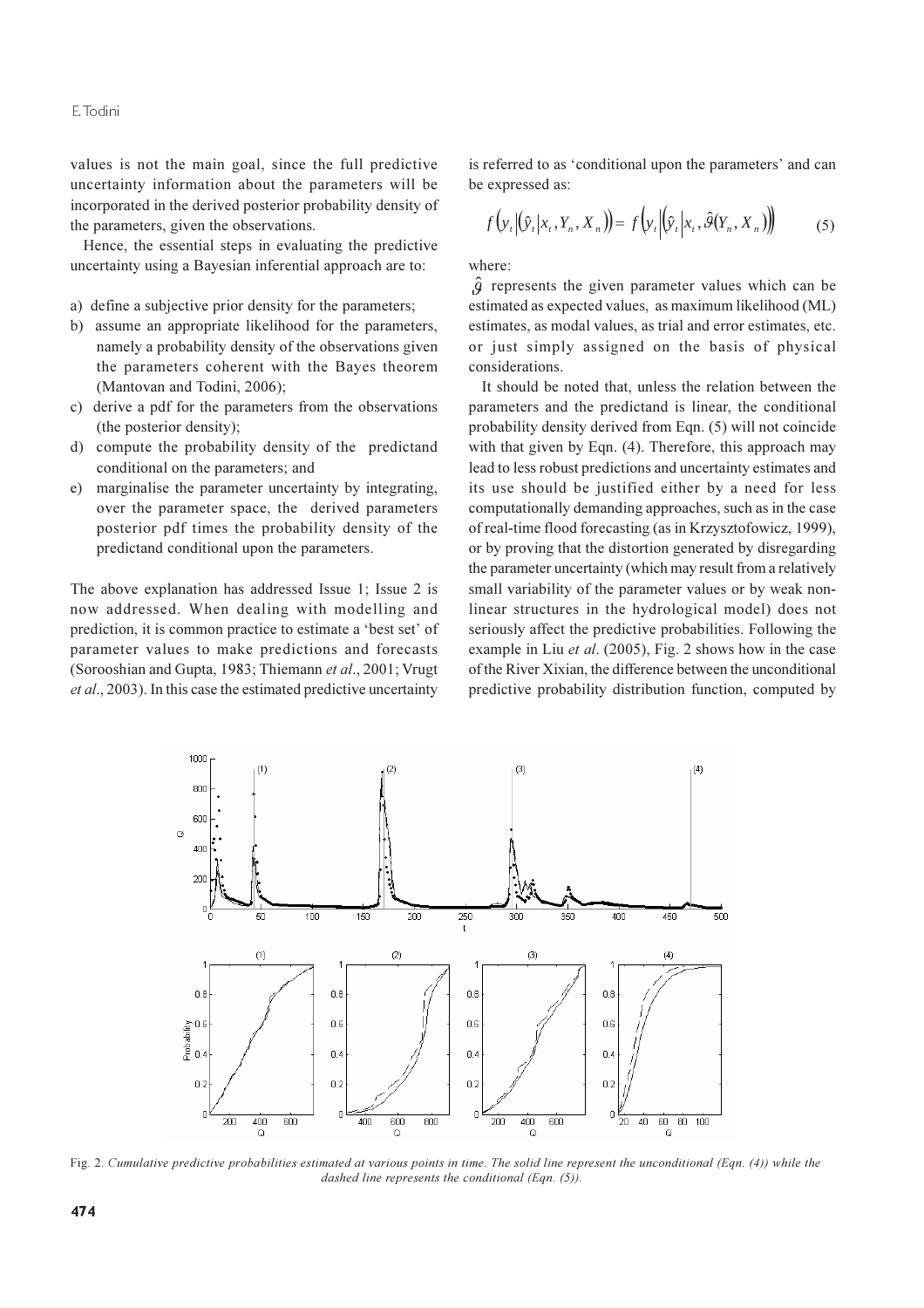marginalising the 50 000 distributions obtained per each set of parameters (solid line) does not differ too much from the conditional (dashed line) obtained using the maximum likelihood parameter value estimates. This may happen either when the forecast is linearly or quasi-linearly related to the parameters, or when the forecast is relatively insensitive to the parameter variation around the estimated value, or, alternatively, the variance of the parameters is small. Therefore, this second and less formal approach may be acceptable in certain circumstances.

Issue 3 is now addressed which relates to a tendency among hydrologists and meteorologists to confuse predictive uncertainty with model uncertainty (Stephenson et al., 2005). Model uncertainty is either expressed in the form of an ensemble of forecasts by varying model parameters as well as the initial and boundary conditions or by mimicking the predictive probability estimation, using an equation similar to Eqn.  $(6)$ :

$$
f(\hat{y}_t | x_t, Y_n, X_n) \triangleq g(\mathcal{G} | Y_n, X_n)
$$
\n<sup>(6)</sup>

Clearly the density of Eqn. (6) differs from that represented by Eqns. (4) and (5) since it does not include the conditional density of the predictand, given the model forecast, as expressed by Eqn. (2) and therefore has nothing to do with the definition of predictive probability.

Although the use of 'ensemble forecasts' to represent the predictive uncertainty has been increasingly proposed by meteorologists, it is not difficult to show, particularly when the members of the ensemble are used to produce flood forecasts, that very rarely will the measured value of the predictand lie between the 0.05 and the 0.95 probability bounds derived from the ensemble. Figure 3 compares the observed flow (thick solid line) in the Po river in Italy at the gauging station of Ponte Becca  $(\sim 35 000 \text{ km}^2)$  with the modelled one using the actually measured rain over the catchment (dashed line) and the forecasts obtained using all the ensemble members (thin lines). Both the observed flows and the ones modelled using the measured rainfall are most of the time completely outside the uncertainty band described by the ensemble members.

As previously mentioned, many hydrologists also make the mistake of not including the conditional probability expressed by Eqn.  $(2)$  in the computation of the predictive uncertainty. This confusion also occurs in many GLUE papers where the predictive probability is defined as the cumulative probability deriving from Eqn. (6) instead of from Eqn. (4). To clarify this point, a few lines of the Beven and Freer (2001) paper are reproduced here.

"Given a large enough sample of Monte Carlo simulations, the range of likelihood weighted predictions may be evaluated to obtain prediction quantiles at any time step. This is most easily done if the likelihood values are renormalized such as  $\sum_{i=1}^{B} L[M(\Theta_i)] = 1$ , where  $M(\Theta_i)$  now indicates the ith behavioural Monte Carlo sample, so that



Fig. 3. Up to 10 days flow forecasts in the Po river in Italy at the gauging station of Ponte Becca  $(\sim$ 35 000 km<sup>2</sup>). Observed flow (thick solid line); modelled flow using observed rainfall (dashed line); forecasts obtained using all the ensemble members (thin lines).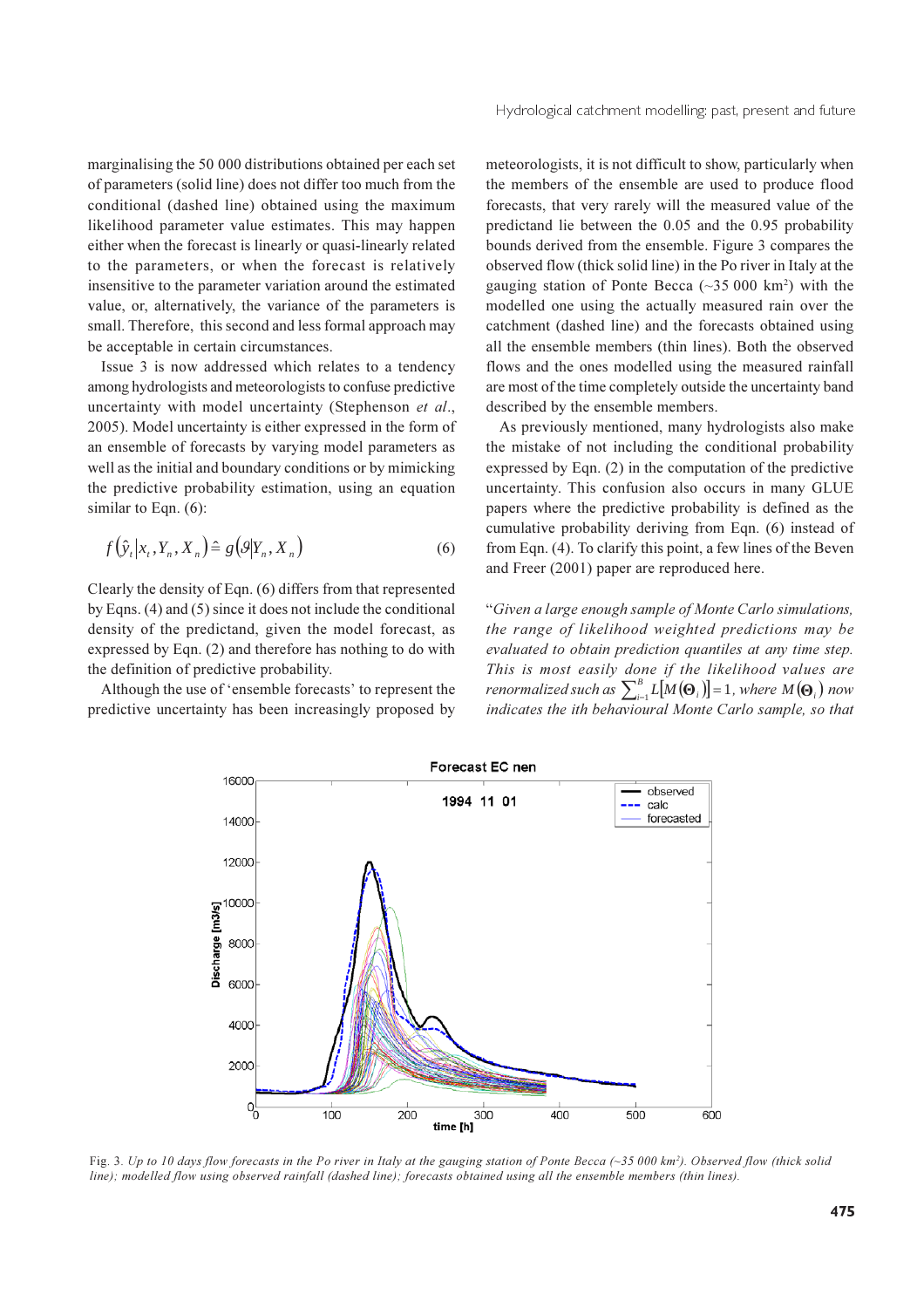at any time step t

$$
P(\hat{Z}_t < z) = \sum_{i=1}^B L \Big| M(\mathbf{\Theta}_i) \Big| \hat{Z}_{t,i} < z \Big] \tag{7}
$$

where  $\hat{Z}_{t,i}$  is the value of variable z at time t by model  $M(\Theta_1)$ .

Noting that, in the Beven and Freer (2001) paper, the notations  $Z_t$ ,  $\hat{Z}_t$  are equivalent to  $y_t$ ,  $\hat{y}_t$  used in the present paper, it is not difficult to understand that in GLUE the quantiles essentially relate to the 'model' predicted variable  $\hat{Z}_t$ , not to the possible true value  $Z_t$  conditional on the predicted value  $\hat{Z}_t$  as a correct definition of predictive probability (Krzysztofowicz, 1999; Mantovan and Todini, 2006) implies, namely  $P(Z_t \leq z | \hat{Z}_t)$ . The reason for this definition is that decisions must be taken on the basis of what will possibly happen, not on what the model is predicting: the model is not the reality, it is only a tool to reduce uncertainty on future outcomes, by conditioning the predictand uncertainty on the model forecast. Therefore, in the rest of this paper the predictive probability used will be that given by Eqn.  $(4)$ .

#### EQUIFINALITY VS INEQUIFINALITY

Beven and Binley (1992) introduced the concept that alternative models (generally the same hydrological model with different values of the parameters) may have the same predictive value, which was subsequently formalised as 'equifinality'. The equifinality principle reflects, up to a certain point, the concepts expressed above where a distinction was made between a prediction based on a unique set of parameters, and that derived by assuming a prior range within which the parameters may vary and deriving the posterior parameter density from the observations. In principle, when dealing with non-linear models, the typical hydrological modelling with fixed parameter values may lead to large predictive biases and to an incorrect evaluation of the predictive uncertainty. If uncertain parameters are assumed in accounting for the presence of uncertainties, then, after expressing Eqn. (4) in discrete form, an ensemble of model predictions (one for each parameter vector realisation) must be averaged with the derived posterior parameter probability mass (the marginalisation) which will reflect the knowledge gained from the observations (the Bayesian learning process). Therefore, the objective of any Bayesian inference process is to obtain peakier posterior parameter densities from the observations, to reach 'inequifinality', namely that some models (linked to some of the parameter vector values) and their predictions are more likely than others (Mantovan and Todini, 2006).

The GLUE approach proposed by Beven and Binley  $(1992)$  uses Eqn.  $(7)$  rather than Eqn.  $(4)$ , resulting in extremely 'flat' posterior probability distributions and unrealistically wide predictive uncertainties; by contrast, the application of Bayesian inference leads to peakier posterior densities and smaller predictive uncertainties.

Although the Bayesian statisticians would prefer to start with informative priors on the parameters (namely by using densities with a mode expressing prior knowledge), the hypothesis of complete 'equifinality' may be accepted at the outset of the Bayesian inference process, thus expressing the idea that all the models, one per parameter vector realisation, have the same informative value, due to prior lack of knowledge. This is why the real scope of the Bayesian inference process should be associated with 'inequifinality', to produce peakier posterior densities where some of the models are more likely to be correct than others (Mantovan and Todini, 2006).

## PARAMETER ESTIMATION VERSUS PREDICTIVE **UNCERTAINTY**

This section addresses Issue 4. In the classical Bayesian approach, the parameters of a model do not necessarily represent physically meaningful quantities which have true (albeit unknown) values, but rather temporary 'dummy', 'convenient' or 'nuisance' quantities of uncertain nature, over which all uncertainty in the model, observations, boundary conditions, etc. is projected, to be marginalised out by their 'posterior probability density', obtained from observations via the Bayesian inference process (De Finetti, 1975, Chapters 11 and 12). Therefore, it is necessary to clarify the objective of this uncertainty assessment: Is 'parameter estimation' the main objective, or is it 'prediction'?

If the objective is 'parameter estimation', it is assumed, implicitly, that the parameters have a true, albeit unknown, value to be found. Note that now the scope is not to identify dummy values for the parameters aiming at estimating the predictive density, but rather to determine the true, physically meaningful parameter values. In this case, if the observability conditions (Gelb, 1974) are met and if all the uncertainties in the model, the input, the output, etc. can be reflected, fully and correctly, in an appropriate likelihood function (which is not easy), only then will it be possible to estimate physically meaningful parameter values after deriving the posterior parameter probability density function (which coincides with the likelihood function if one takes the uniform as the *a priori* on the parameters), either using an ML approach or as an expected value. This is an extremely complex problem that in real cases can rarely be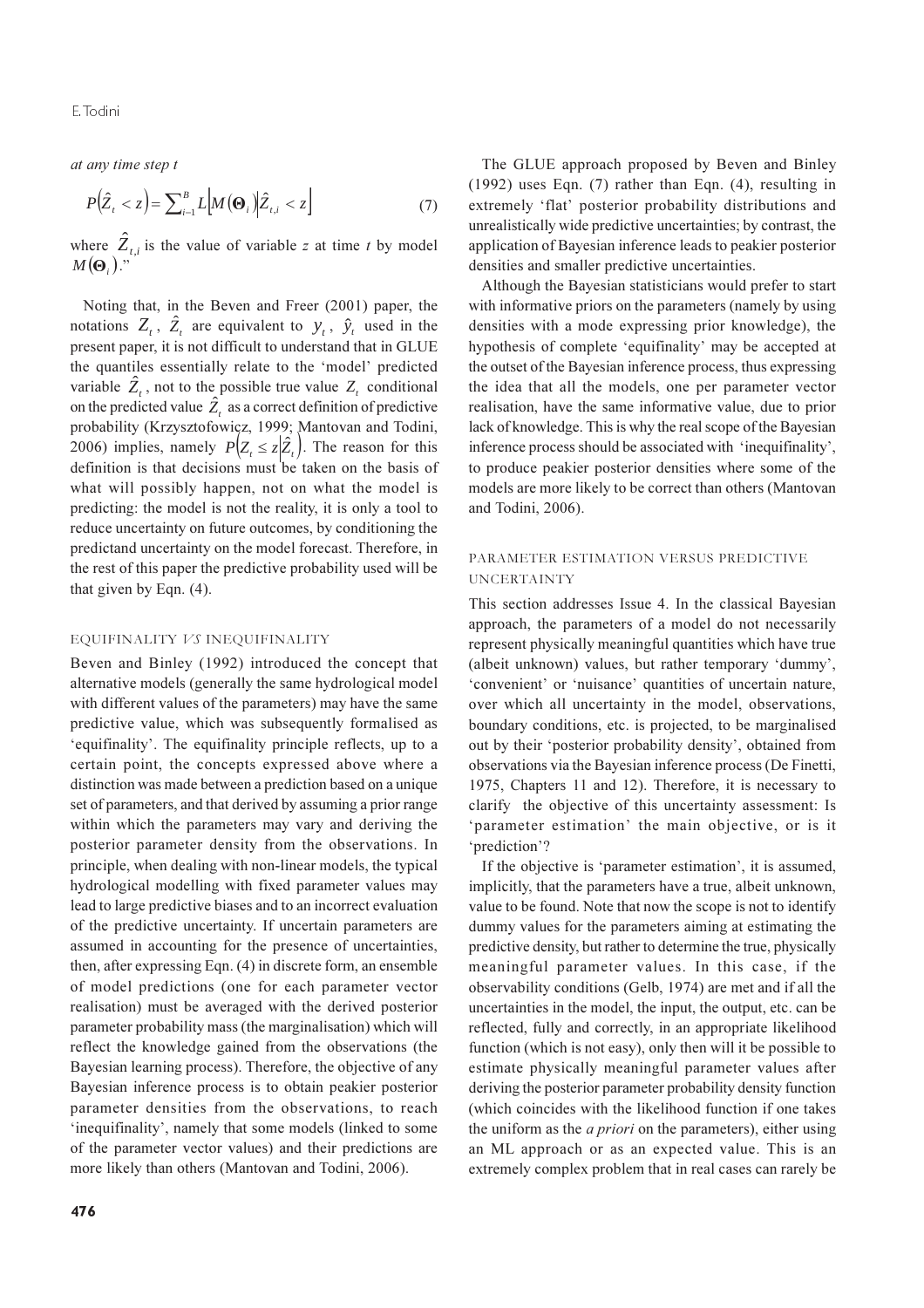solved to produce physically meaningful parameter values. The alternative 'prediction' problem is less complex and more feasible because, in the Bayesian approach, the estimation of the 'true' parameter values is not required; it is rather their entire 'posterior probability density' that expresses their uncertainty after sampling the observations. This posterior density may not be that associated with the 'true' value of the parameters, since in Bayesian inference the parameters become 'convenient' quantities, used to absorb and reflect all the sources of uncertainty; these are finally marginalised out at the end of the process. It is true that, if the different types of uncertainties, such as input and output uncertainties, model structural uncertainties, parameter uncertainties, etc. can be defined and described through pdfs, this could be beneficial, in the sense that they could then be marginalised out to obtain the predictive uncertainty, but as mentioned earlier, this is not essential when the aim is specifically 'predictive uncertainty'.

### LESS FORMAL LIKELIHOODS AS AN ALTERNATIVE TO FORMAL BAYESIAN INFERENCE

The point raised by Beven and Binley (1992), who advocated the use of less formal likelihoods to represent the likelihood of parameters when dealing with complex models and several types of errors (input, output, model, parameters, etc.) showing non-normal or asymmetrical densities, correlation and heteroscedasticity, is good. This descends from the fact that to be successful, a Bayesian inference process requires stringent assumptions on the shape of the probability density of errors, which is difficult to define correctly in the case of complex hydrological models. Unfortunately the proposed solution, GLUE, is based on a number of non-formal likelihoods that do not satisfy Bayes theorem and which lead to incoherent and paradoxical Bayesian inferential properties with a reduced capability of extracting information from the observations, and a consequent over-estimation of predictive uncertainty (Mantovan and Todini, 2006).

Presently, research aims, on the one hand, at finding coherent less formal likelihoods and, on the other hand, to transform the errors in 'convenient' spaces, where formal Bayesian inference can be used to demonstrate the robustness of the derived approaches with respect to their complexity and different typologies of errors. Liu et al., (2006), have recently used the Normal Quantile Transfom (NQT) (Van der Waerden, 1952, 1953a,b) to convert discharge observations and model predictions into a multivariate normal space where the Bayesian approach could be applied successfully. Recently, using the a,b,c model, an extremely simplified hydrological model

introduced by Fiering (1967) for didactic purposes, both GLUE- and NQT-based Bayesian inference were applied to synthetic data with complex asymmetric, heteroscedastic and time correlated errors, to describe the improvement obtainable—in terms of predictive uncertainty—from the prior uncertainty expressed by a multi-uniform distribution on the parameters. Figure 4 compares the results that can be obtained; they will be described more completely in a forthcoming paper with Mantovan and Martina. Figure 4(a) shows the expected value, the 0.05 and the 0.95 quantiles deriving from the discretisation of Eqn. (8):

$$
f\left(\mathbf{y}_t \middle| \hat{\mathbf{y}}_t \middle| \mathbf{x}_t\right) = \int_{\Theta} f\left(\mathbf{y}_t \middle| \hat{\mathbf{y}}_t \middle| \mathbf{x}_t, \Theta\right) \mathbf{g}_0(\Theta) d\Theta \tag{8}
$$

written in discretised form, where  $g_0(\theta)$  represents the multi-uniform prior density on the parameters; this represents the prior predictive uncertainty before Bayes theorem and the NQT have been applied to derive the posterior pdf of the parameters. Figure 4(c) displays the expected value, the 0.05 and the 0.95 quantiles obtained from Eqn. (4) in discretised form (i.e. using the posterior density of the parameters), while Fig. 4(b) reproduces the 0.05, the 0.5 (not the expected value, since this is how GLUE results are typically shown) and the 0.95 quantiles obtained using the GLUE approach. It is interesting to see that, while the formal Bayesian inference approach applied to the NQT transformed data, which does not require assumptions on the probability distribution of errors in deriving the posterior pdf of the parameters, largely reduces the prior predictive uncertainty expressed by Eqn. (4), GLUE reduces it much less and in places, for instance around the peaks at the 120 and the 160 time steps, the posterior predictive uncertainty appears to be larger than the *a priori* uncertainty. Therefore, in response to Issue 5, it appears that formal Bayesian inference should be employed in preference to GLUE.

One of the issues that presently enriches the debate about uncertainty among hydrologists is how to show the benefits arising from the operational use of predictive uncertainty, a corollary of which is how to communicate uncertainty to the end-users, namely the decision-makers. Indeed, the endusers such as water managers, emergency managers, etc. have difficulty in perceiving the benefits arising from the operational use of predictive uncertainty. What is certain is that hydrologists must not make statements such as: "the probability of flooding in the next 12 hours is 67.5%". This is meaningless to an end-user. What he/she would like to hear is the answer to the basic question: "what are the expected benefits and drawbacks of issuing a flood alert for the next 12 hours?". Therefore, hydrologists must define, in dialogue with end-users, subjective utility functions, which can be used to compute the expected benefits or the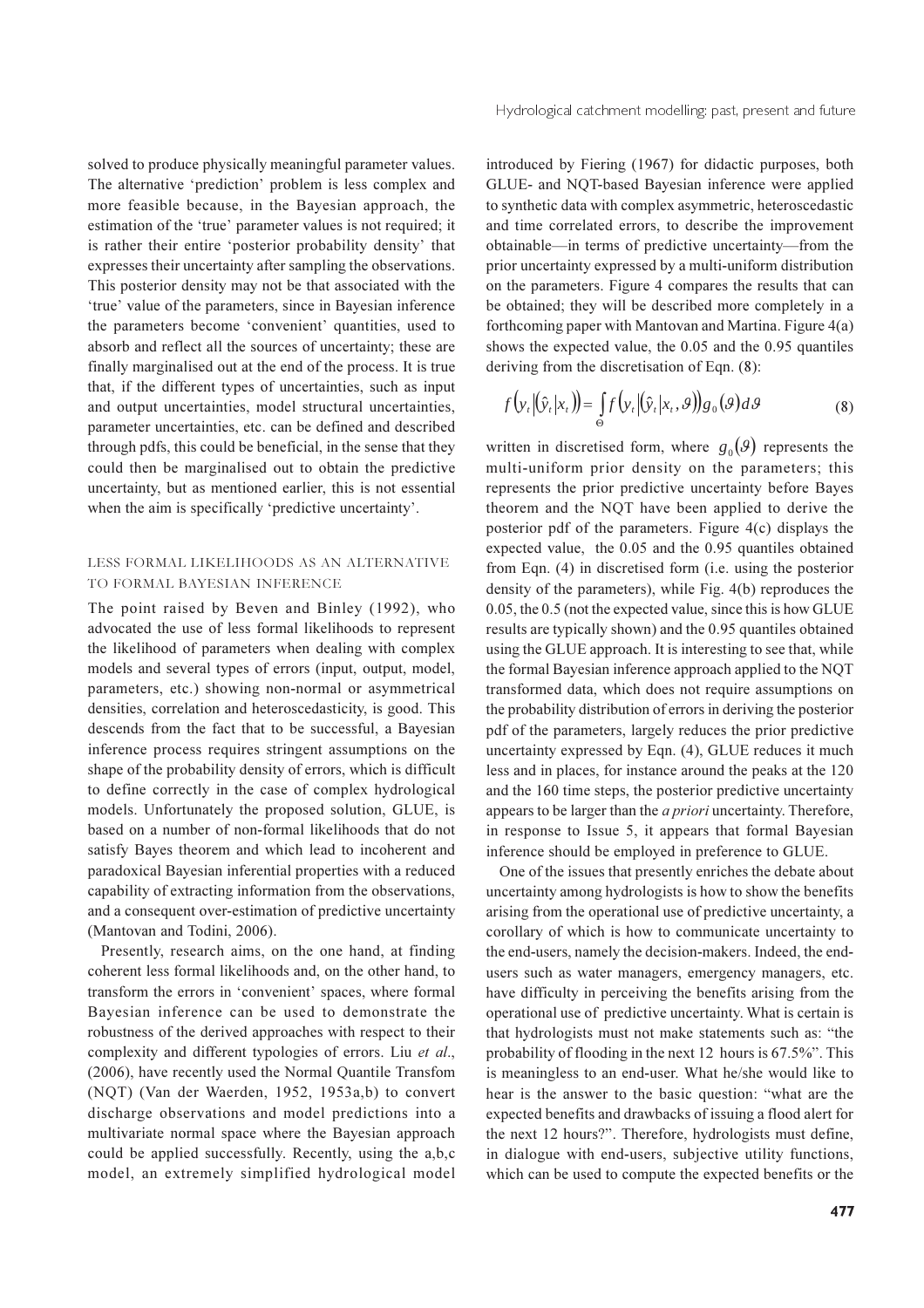

Fig. 4. Comparison of predictive uncertainty estimates. (a) expected value, 0.05 and 0.95 quantiles obtained using the prior parameter density by discretising Eqn. (8); (b) 0.05, 0.50, 0.95 quantiles obtained using the GLUE approach; (c) expected value, 0.05 and 0.95 quantiles obtained using the posterior parameter density obtained via the NQT transform and Bayesian inference by discretising Eqn. (4).

expected damages contingent on the predictive density of the quantity of interest.

A schematic example of such utility functions is shown in Fig. 5, redrawn from Martina et al. (2006), for the case of a flood alert (please note that in this simple schematic example casualties are not taken into account). The dashed line represents the end-user perception of damage (not necessarily the real one) that will occur if the dykes are



Fig. 5. The utility functions deriving from a flood alert problem (Redrawn from Martina et al., 2006). Solid line represents perceived cost and damage if an alert is issued; dashed line represents perceived damage if alert is not issued.

overtopped, namely  $Q > Q^*$  where  $Q^*$  is the maximum discharge that may safely flow in the river. The solid line represents the perception of cost plus damages when an alert has been issued. As can be seen from Fig. 5, if an alert is issued a cost must be inevitably incurred for mobilising civil protection agents, alerting the population, laying sandbags, etc., but the damage in that case will be smaller than in the previous case due to the raised awareness of the incoming flood. The decision on whether or not to issue an alert will then descend from the comparison of the 'expected damage' for the two options, obtained by integrating the product of the cost function times the predictive uncertainty pdf over all possible values of future discharge. It should be noted that the 'expected damages' are a function of the actual future discharge that will happen, not of the discharge predicted by the model. By using the expected value of damage instead of the 'model forecast', the probability of false alarms as well as of missed alarms should be much reduced, as the uncertainty about the future discharge is taken into account. In addition, the peakier the predictive density is, the more reliable will be the resulting decision, so that improvements in forecasting, rather than looking for a better 'deterministic' forecast, must essentially aim at reducing predictive uncertainty by whatever means are available.

To show how one can use predictive uncertainty in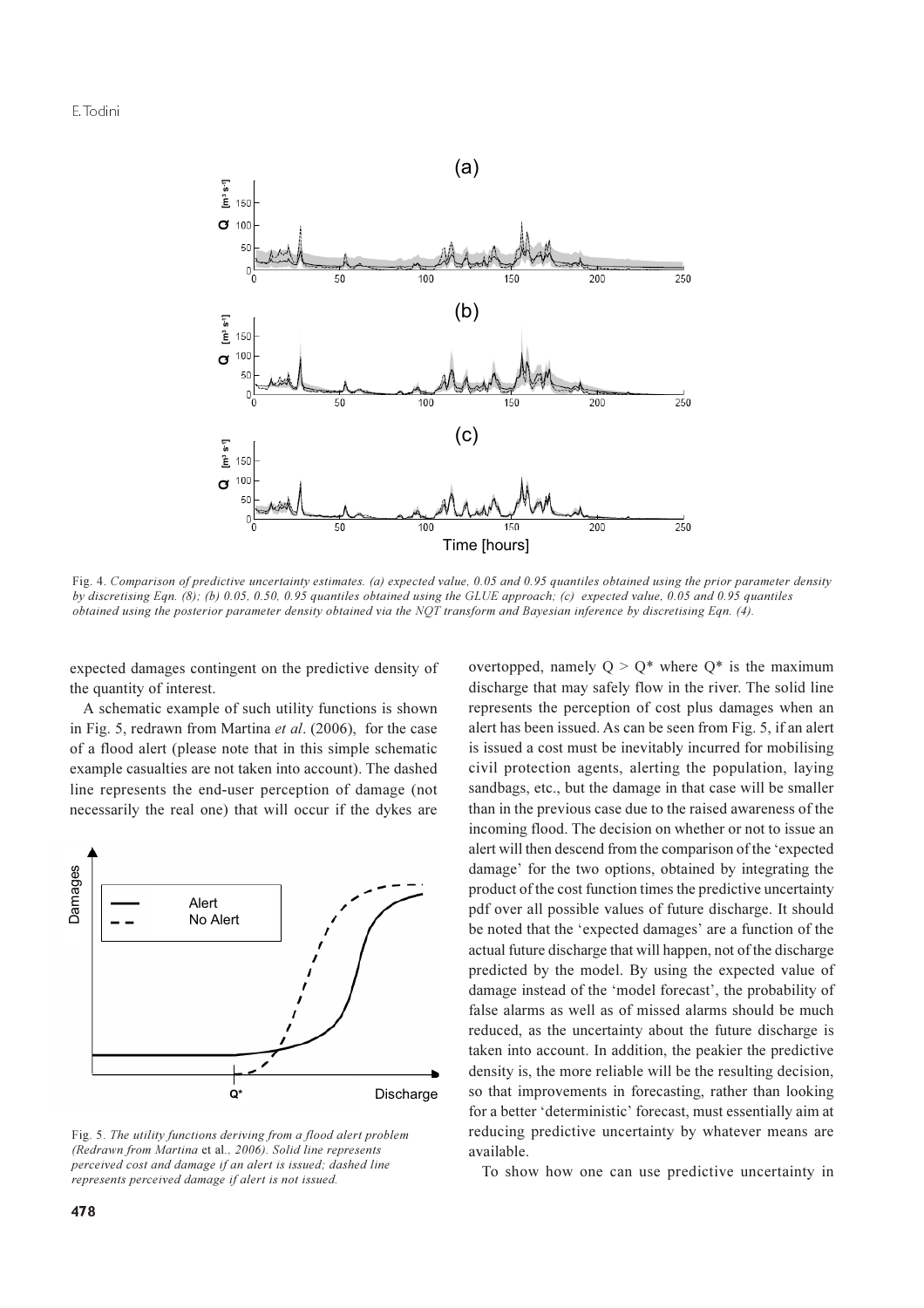operation (Issue 6), the Lake Como real-time management decision support system is considered here as one of the few successful examples of the operational use of forecast uncertainty (Todini, 1999). Lake Como is a natural lake in northern Italy closed at its exit and managed as a multipurpose lake for flood control, irrigation and electric power production. Using a stochastic dynamic programming approach, a standard operating rule was developed on a tenday basis to optimise long term irrigation and energy production. However, when a flood is forecast, the reservoir manager would like to modify the standard operating rule to deal with the incoming flood. To achieve this goal, a utility function describing the damage perception of the manager was developed; every morning an incoming flood forecast, together with its predictive uncertainty, is issued and an optimal release, computed by minimising the expected damage using the inflow predictive uncertainty, is then proposed. Note that all this process is totally hidden from the water manager who is aware only of the suggested optimal release and of its expected consequences (Fig. 6).

The performance of the system was assessed on the basis

Hydrological catchment modelling: past, present and future

of a hindcast simulation for the 15 year period January  $1<sup>st</sup>$ , 1981 to December 31<sup>st</sup>, 1995; the results are presented in Table 1. When applying the optimised rule, the lake level never falls below the lower acceptable limit of  $-0.40$  m, while historically this was observed on 214 days. In terms of Como flooding, over the 15 years, the lake level was

Table 1. Summary of results. A comparison between recorded water level occurrences (historical) and the results of the operation rule based on the forecasting uncertainty (optimised) for the period January 1st, 1981 to December 31st, 1995.

| Water level   | No. of days                 |                                       |
|---------------|-----------------------------|---------------------------------------|
|               | Historical                  | Optimised                             |
| $> -40$ cm    | 214                         | $\theta$                              |
| $> 120$ cm    | 133                         | 75                                    |
| $> 140$ cm    | 71                          | 52                                    |
| $>173$ cm     | 35                          | 34                                    |
| Water deficit | $890.2710^6$ m <sup>3</sup> | 788.59 10 <sup>6</sup> m <sup>3</sup> |



Fig. 6. The Lake Como operational decision support system. The system, on the basis of the expected value of inflows to the lake (light blue line) and its uncertainty (not shown on the screen, but used in the process) suggests to the water manager the optimal release (green line) which minimises the expected damage and shows the consequent expected lake level (blue line) for the following 10 days.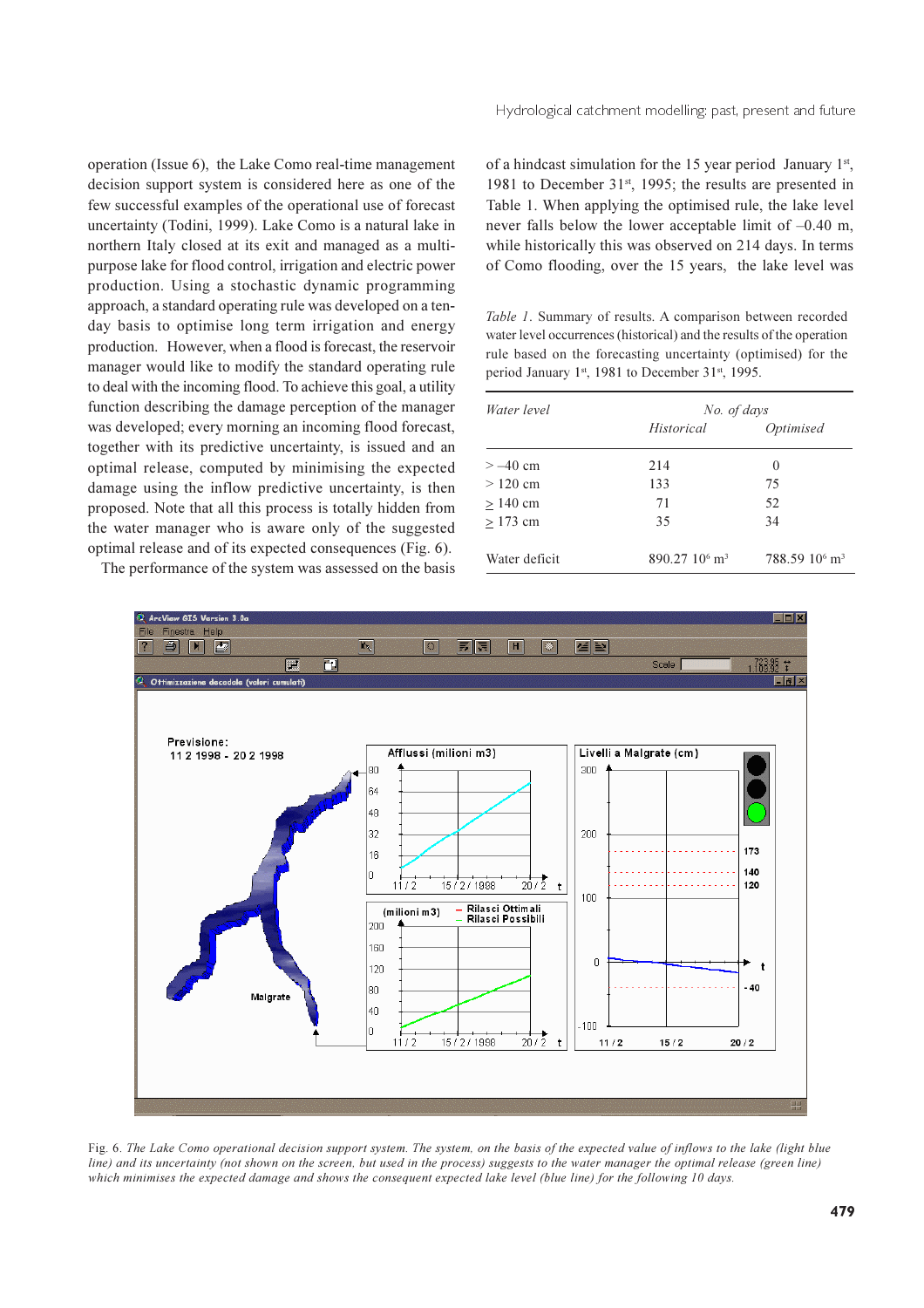historically recorded to be above the lower flood limit of 1.20 m on 133 days, whereas the optimised rule reduced it to 75 days. A noticeable reduction also appears at higher lake levels: at 1.40 m, when the traffic must stop in the main square of Como, the reduction is from 71 to 52 days and at 1.73, the legal definition of 'normal flood' when people can claim compensation for their damage, the reduction is from 35 to 34 days. At the same time, the irrigation water deficit decreases by an average of almost  $100 \times 10^6$  m<sup>3</sup> yr<sup>-1</sup>. This result is exceptional, given that meeting irrigation demand implies higher lake levels, an objective conflicting with the need to reduce the frequency of flooding.

It is quite interesting how the system was accepted by the end-user. At the end of 1997, the system was installed operationally and the Director of Consorzio dell'Adda, who is in charge of lake management, was invited to look at it but not to use it until he had confidence in its effectiveness. After six months the Director admitted that he had been beaten four to nil. Every time he took a decision different from that suggested by the Decision Support System (DSS), he was wrong. Ever since, the system has been in operation and used successfully; it has produced not only a reduction in the number, frequency and magnitude of Como flooding events, but also a 3% increase in energy production and a large volume of extra water for irrigation.

This example shows that, if appropriately briefed and involved, the end-users will quickly become aware of the benefits arising from the use of predictive uncertainty, provided they are not asked to interpret the forecasting in statistical terms or the stochastic computation and optimisation frequently required in problems in this type.

It is the author's personal belief that considerable effort is required to inform the end-users of the improvements obtainable without burdening them with the computational complexity. In this way, they can appreciate and receive the full benefits of an approach aimed at improving the success of their decision-making.

## Conclusions and future perspectives

From the Rational Method to the distributed hydrological models presently available, a vast evolution of conceptualisation and parameterisation of hydrological processes has evolved in catchment models over several decades of research. This effort in describing hydrological phenomena in physical terms from the pixel to the catchment scale (the bottom-up approach), is not fully acknowledged by the proponents of data-driven or data-mechanistic models (the top-down approach) who do not require the derivation of rigid model structures from the physical balance equations. Similarly, the proponents of the physically

meaningful models do not acknowledge the merits of the data-driven approach.

It is difficult to demonstrate the superiority of either approach but, although recognising the merit of the datadriven models, a danger exists in broad philosophical terms: namely, that all the work aimed at gaining a better physical understanding of the runoff generation and routing processes and their representation at different space and time scales can be dismissed as unnecessary. Therefore, the hydrological research community would do well to follow the advice of Klemes from over 20 years ago (Klemes, 1983) and combine the advantages of both approaches while designing appropriate benchmarks or test-beds to evaluate the roles and fields of application of the different types of models. Furthermore, the recent introduction of the 'equifinality' principle, instead of leading to possible solutions, has amplified the dissatisfaction with physically-based models because their parameter uncertainty is deemed to be enormous. Again, in respect of physically-based models, research hydrologists, with knowledgeable statisticians, must agree on the principles of 'predictive uncertainty' and on the counter-principle of 'inequifinality'; they must construct formally correct and less diffuse posterior parameter distribution functions to reflect the quantity of data available as indeed they do for the data-driven models. These can then be used to marginalise the parameter uncertainty to deliver more appropriate measures of predictive uncertainty. Only by sharing the framework for estimating predictive uncertainty for both data-driven and physically-based models can benchmarks or test-beds be established to determine their predictive merits and roles.

Finally, water and emergency managers must be made aware of the potential benefits of correct estimates of predictive uncertainty. For their part, hydrologists must understand the actual problems of stakeholders rather than retreating into a haze of equations and complex statistical and mathematical representations.

## **References**

- Abbott, M.B., Bathurst, J.C., Cunge, J.A., O'Connell, P.E. and Rasmussen, J., 1986a. An introduction to the European Hydrological System - Système Hydrologique Européen, "SHE", 1: History and philosophy of a physically-based, distributed modelling system. J. Hydrol., 87, 45–59.
- Abbott, M.B., Bathurst, J.C., Cunge, J.A., O'Connell, P.E. and Rasmussen, J., 1986b. An introduction to the European Hydrological System - Système Hydrologique Européen, "SHE", 2: Structure of physically-based, distributed modelling system. J. Hydrol., 87, 61-77.
- Amorocho, J. and Orlob, G.T., 1961. Nonlinear analysis of hydrologic systems. Water Resources Centre, Contribution 40. University of California, Berkeley, USA.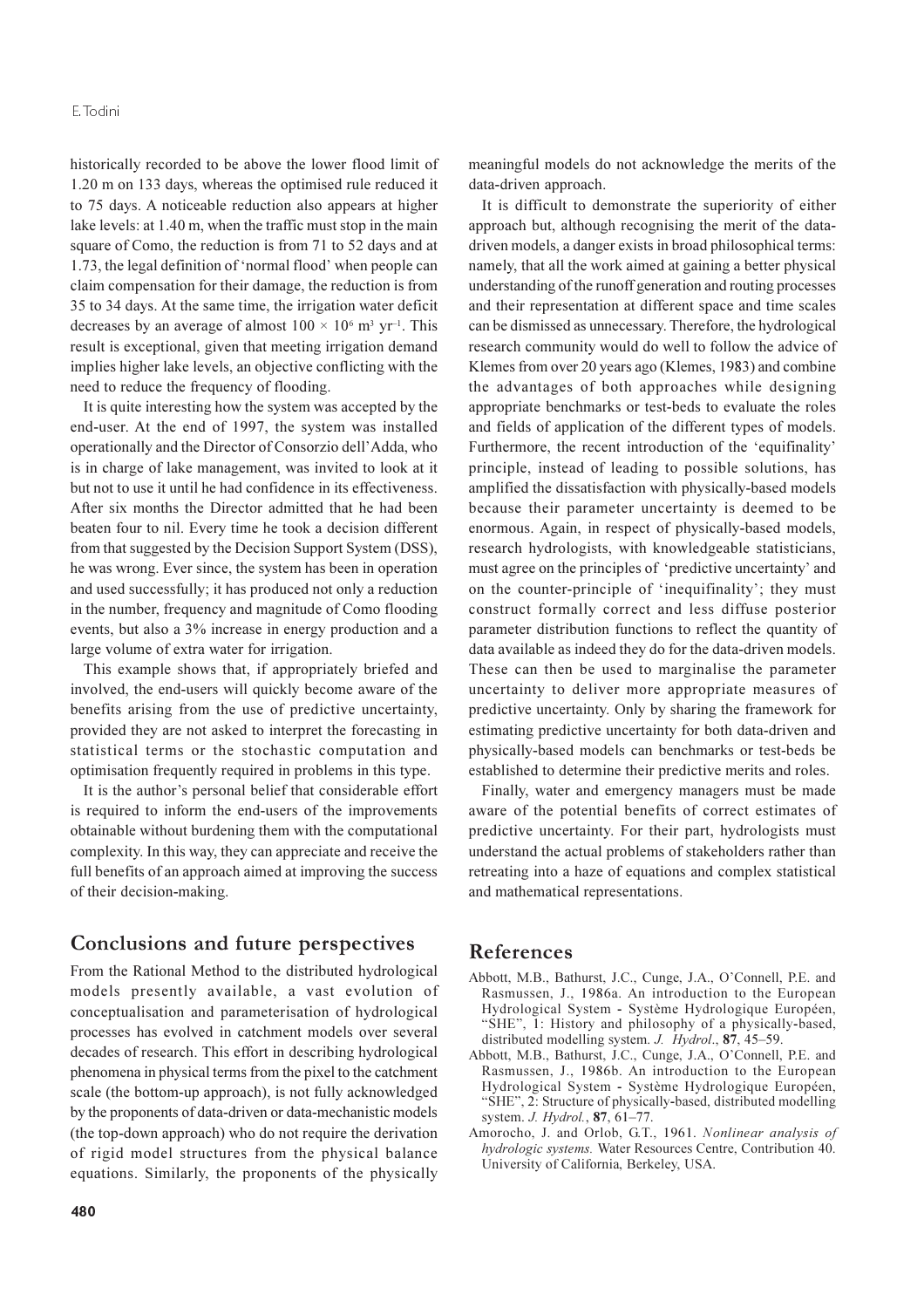Hydrological catchment modelling: past, present and future

- Beven, K.J. and Kirkby, M.J., 1979. A physically based, variable contributing area model of basin hydrology. Hydrolog. Sci. Bull.,  $24, 43 - 69$
- Beven, K.J. and Binley, A.M., 1992. The future of distributed models: model calibration and uncertainty prediction. Hydrol. Process., 6, 279-298.
- Beven, K.J. and Freer, J., 2001. Equifinality, data assimilation, and uncertainty estimation in mechanistic modelling of complex environmental systems using the GLUE methodology. J. Hydrol 249 11-29
- Box, G.E.P. and Jenkins, G.M., 1970. Time Series Analysis Forecasting and Control. Holden Day, San Francisco, USA.
- Burnash, R.J.C., Ferral, R.L. and McGuire, R.A., 1973. A General Streamflow Simulation System - Conceptual Modelling for Digital Computers, Report by the Joint Federal State River Forecasts Center, Sacramento, USA.
- Cameron, D., Kneale, P. and See, L., 2002. An evaluation of a traditional and a neural net modeling approach to flood forecasting for an upland catchment. *Hydrol. Process.*, 16, 1033– 1046.
- Crawford, N.H. and Linsley, R.K., 1966. Digital simulation in Hydrology, Stanford Watershed model IV. Tech. Rep. 39. Dept. Civil Eng. Stanford University, USA.
- Dawdy, D.R. and O'Donnell, T., 1965. Mathematical models of catchment behavior. J. Hydraul. Div.- ASCE, HY4, 91, 123-137.
- Dawson, C.W. and Wilby, R.L., 2001. Hydrological modelling using artificial neural networks. Prog. Phys. Geogr., 25, 80-108.
- de Finetti, B., 1975. Theory of Probability, vol. 2. Wiley, Chichester, UK.
- De Roo, A.P.J., Wesseling, C.G. and Van Deursen, W.P.A., 1998. Physically based river modelling within a GIS. The LISFLOOD model. Proc. 3rd Int. Conf. on Geo-Computation. In: Geo-Computation CD-ROM produced by R.J. Abrahart. ISBN 0-9533477-0-2. http:/www.geocomputation.org/1998/06/ gc 06.htm
- De Roo, A.P.J., Wesseling, C.G. and Van Deursen, W.P.A., 2000, Physically-based river basin modelling within a GIS: the LISFLOOD model. Hydrol. Process., 14, 1981-1992.
- Dooge, J.C.I., 1973. Linear Theory of Hydrologic Systems. Technical Bull. No. 1468. U.S. Department of Agriculture. Washington, USA.
- Ewen, J., Parkin, G. and O'Connell, P.E., 2000. SHETRAN: Distributed river basin flow and transport modeling system. J. Hydrolog. Eng., 5, 250-258.
- Fiering, M.B., 1967. Streamflow synthesis. Harvard University Press, Cambridge, MA, USA.
- Franchini, M., Wendling, J., Obled, Ch. and Todini, E., 1996. Physical interpretation and sensitivity analysis of the TOPMODEL. J. Hydrol., 175, 293-338.
- Freeze, R.A. and Harlan R.L., 1969. Blueprint for a physicallybased digitally-simulated hydrologic response model. J. Hydrol., 9, 237-258.
- Garcia-Bartual, R., 2002. Short-term river forecasting with Neural Networks, Integrated Assessment and Decision Support. Proc. 1st biennial meeting Int. Environmental Modelling and Software Society, 2, 160-165. (ISBN: 88-900787-0-7)..
- Gaume, E. and Gosset, R., 2003. Over-parameterisation, a major obstacle to the use of artificial neural networks in hydrology? Hydrol. Earth Syst. Sci., 7, 693-706.
- Gelb, A. (Ed.), 1974. Applied optimal estimation. M.I.T. Press, Cambridge, MA, USA.
- Gupta, V.K. and Sorooshian, S., 1983. Uniqueness and observability of conceptual rainfall-runoff model parameters: the percolation process examined. Water Resour. Res., 19, 269-276.
- Hayami, S., 1951. On the propagation of flood waves. Disaster Prevention Research Institute Bul., 1, Kyoto University, Japan.  $1 - 16$
- Juemou, W., Ruifang, Z. and Guanwu, X., 1987. Synthesised Constrained Linear System (SCLS). J. Hydraul. Eng., no. 7. Beijing, China.
- Kalinin, G.P. and Milyukov, PI., 1957. O raskete neustanovivshegosya dvizhenia vody v otkrytykh ruslakh (On the computation of unsteady flow in open channels). Meteorologiya i gidologiya zhuzurnal 10, 10-18. (in Russian).
- Klemes, V.K., 1983. Conceptualization and scale in hydrology. J. Hydrol., 65,1-23.
- Kowen, N., 2000. WATFLOOD/SPL: Hydrological model and flood forecasting system. Dept. Civil Egineering, University of Waterloo, Waterloo, Ont., Canada
- Krzysztofowicz, R., 1999. Bayesian theory of probabilistic forecasting via deterministic hydrologic model. Water Resour. Res., 35, 2739-2750.
- Kuichling, E., 1889. The relation between the rainfall and the discharge of sewers in populous districts. Amer. Soc. Civil Eng. Trans., 20, 1-56.
- Liang, X., Lettenmaier, D.P. and Wood, E.F., 1996a. Onedimensional Statistical Dynamic Representation of Subgrid Spatial Variability of Precipitation in the Two-Layer Variable Infiltration Capacity Model. J. Geophys. Res., 101(D16), 21,403-21,422.
- Liang, X., Wood, E.F. and Lettenmaier, D.P., 1996b. Surface soil moisture parameterization of the VIC-2L model: Evaluation and modifications. Global Planet. Change, 13, 195-206.
- Liang, X., Lettenmaier, D.P. Wood, E.F. and Burges, S.J., 1994. A Simple hydrologically Based Model of Land Surface Water and Energy Fluxes for GSMs, J. Geophys. Res., 99(D7), 14,415-14 4 28
- Liu, Z. and Todini, E., 2002. Towards a comprehensive physicallybased rainfall-runoff model. Hydrol. Earth Syst. Sci., 6, 859-881.
- Liu, Z., Martina, M.V.L. and Todini, E., 2005. Flood forecasting using a fully distributed model: application of the TOPKAPI model to the Upper Xixian Catchment. Hydrol. Earth Syst. Sci.,  $9.347 - 364$
- Lloyd-Davies, D.E., 1906. The elimination of stormwater from sewerage systems. Inst. Civil Eng. Proc. (London), 164, 41-67.
- Mantovan, P. and Todini, E., 2006. Hydrological forecasting uncertainty assessment: Incoherence of the GLUE methodology. J. Hydrol., 330, 368-381.
- Martina, M.L.V., Todini, E. and Libralon, A., 2006. A Bayesian decision approach to rainfall thresholds based flood warning. Hydrol. Earth Syst. Sci., 10, 413-426.
- Moore, R.J. and Clarke, R.T., 1981. A Distribution Function Approach to Rainfall-Runoff Modelling. Water Resour. Res., 17, 1367-1382.
- Mulvany, T.J., 1850. On the use of self registering rain and flood gauges. Inst. Civ. Eng. Proc. (Dublin), 4, 1-8.
- Nash, J.E., 1958. The form of the instantaneous unit hydrograph. IUGG General Assembly of Toronto, Vol. III. IAHS Publication no. 45, 114-121.
- Nash, J.E., 1960. A unit hydrograph study with particular reference to British catchments. Proc. Inst. Civil. Eng., 17, 249-282.
- Natale, L. and Todini, E., 1976a. A stable estimation for linear models - 1. Theoretical development and Monte-Carlo experiments. Water Resour. Res., 12, 667-671.
- Natale L.and Todini E., 1976b. A stable estimator for linear models - 2. Real world hydrologic applications. Water Resour. Res., 12, 672-675.